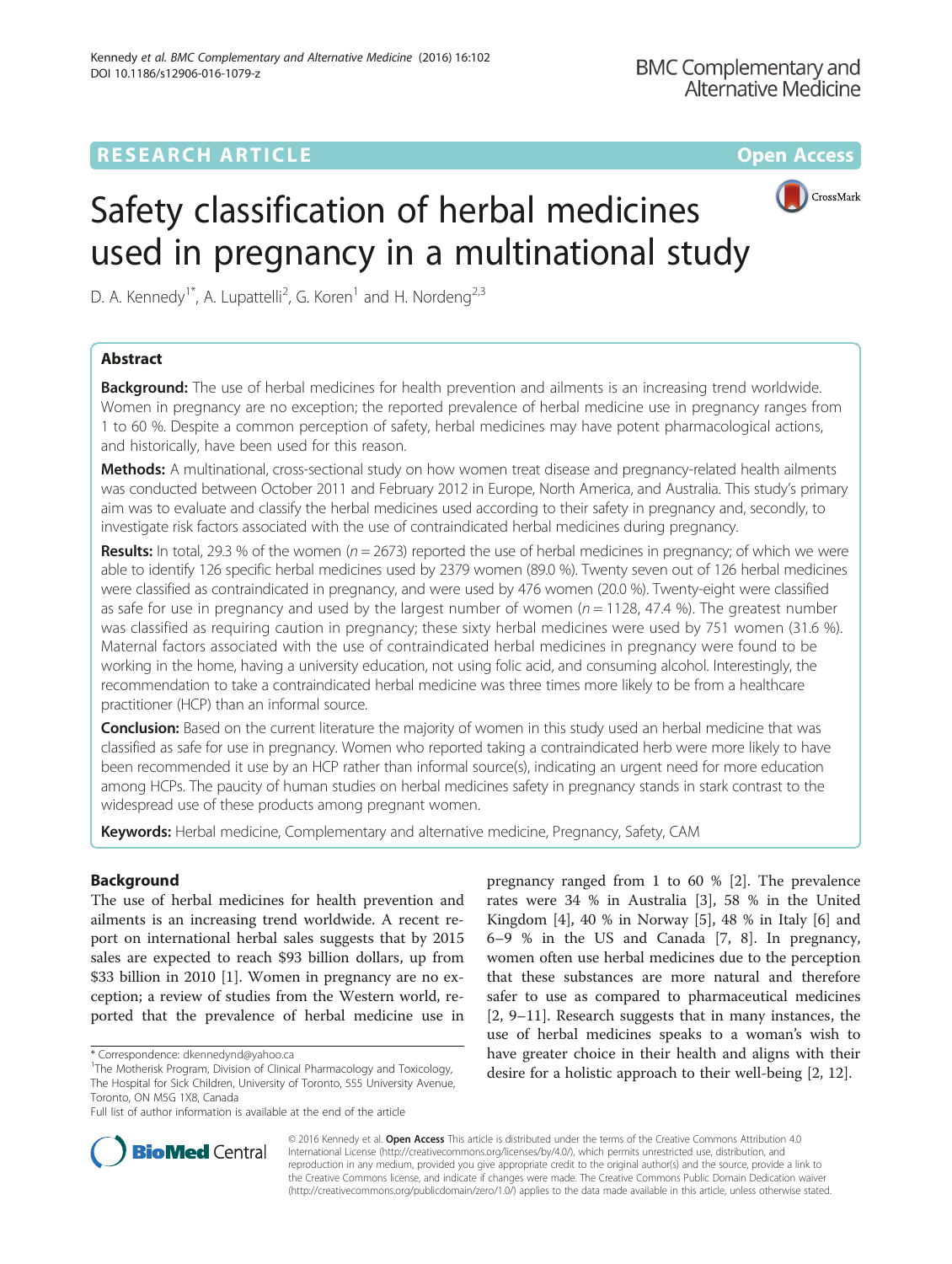In most countries, herbal medicines are available as non-prescription medicines. Given such ease of access, most women report that the decision to use an herbal medicine came from either their own initiative or on the recommendation from family and/or friends. A small percentage of women do report that the recommendation to use an herbal medicine came from a healthcare practitioner (HCP) [\[2](#page-7-0), [13, 14\]](#page-7-0). One study evaluated 400 different women's knowledge regarding the indications for use of 10 specific herbal medicines (bearberry, dandelion, echinacea, ginkgo, hops, horsetail, lemon balm, St. John's wort, sage, and valerian). These researchers found that over 78.3 % of the women surveyed had little knowledge regarding the indications for use of these herbal medicines, even though 31.3 % had used the herbal medicine in their pregnancy [\[10](#page-7-0)].

Despite this common perception of safety, herbal medicines may have potent pharmacological actions, and have, in fact, been used for centuries, for example as emmenagogues to promote abortion. Moreover, very little is known about the extent to which potentially harmful herbal medicines are used in pregnancy. Concerns range, with some herbal medicines, from teratogenicity to an increased risk of maternal bleeding or impact on neonatal hormones due to the hormonal nature of the herbal medicine [\[15](#page-7-0)]. In a previous study, 39 % of the women reporting having used herbal medicines during pregnancy had used herbal medicines that were considered possibly harmful or herbs where information about safety in pregnancy was missing [[16](#page-7-0)].

This article is a continuation of the investigations of our previously published study on the use of herbal medicines in pregnancy among more than 9000 women across 18 countries and five regions of the world. More than one out of four women (28.9 %) reported using 127 different herbal medicines during pregnancy [\[13\]](#page-7-0). The objective of the present study is to evaluate and classify these herbal medicines according to their safety in pregnancy based on current literature and determine the proportion of women using herbals in each of the safety categories. A second objective was to investigate risk factors associated with the use of potentially hazardous herbal medicines during pregnancy.

#### Methods

#### Study data and population

This was a multinational, cross-sectional study conducted in 18 countries (Australia, Austria, Canada, Croatia, Finland, France, Iceland, Italy, Norway, Poland, Russia, Serbia, Slovenia, Sweden, Switzerland, The Netherlands, United Kingdom, and USA) between October 1st 2011 and February 29th 2012. Women were eligible to participate if they were pregnant or had at least one child less than 1 year of age. Women were recruited to complete an online-self-

reported questionnaire via the placement of banners (invitation to participate in the study) on national websites and/ or social networks frequently visited by pregnant women and new mothers. The banners contained information about the rationale behind the study and the criteria for partcipation such as: "Moms-to-be and new moms, share your thoughts in an international survey about your views on medication use in pregnancy. Click here to read more about the study and take part." In each participating country, the online questionnaire was available for 2 months. The survey questionnaire was administered by Questback (<http://www.questback.com>). A detailed description of the study design and methods has been published previously [[13\]](#page-7-0).

Consent was obtained from each participant. When a woman clicked on the survey link, a description of the study was presented and she was asked whether she was willing to participate. Informed consent was given by ticking a Yes response. The Regional Ethic Committee, Region South-East in Norway, evaluated the study protocol in its multinational aspect and approved the study. Further approvals were provided from the Faculty of Medicine and Health Science Research Ethics Committee of the University of East Anglia in the UK, The National Bioethics Committee in Iceland and The Scientific Ethic Board, and Provincial Health Service of Trento in Italy. Permission to analyze the herbal medicine study data was also obtained from the Research Ethic Board of the Hospital for Sick Children, Toronto, Canada. All data were handled and stored anonymously.

The online questionnaire captured data on maternal health, socio-demographic, and lifestyle characteristics as well as use of herbal and conventional medicines in pregnancy. Maternal characteristics included age, marital status, educational level, mother tongue, employment status, parity, pregnancy intention, and information on use of assisted reproductive technology. Life-style characteristics included folic acid use and smoking status before and during pregnancy and alcohol consumption after awareness of pregnancy.

The following question about use of herbal medicine was posed to all study participants "Did you take any herbal preparations during pregnancy (e.g. ginger, echinacea, valerian, cranberries)? If yes, please provide the name of all herbal preparations you have taken during pregnancy". Herbal medicine use could also be reported under the specific questions about diseases and pregnancy-related health ailments throughout the questionnaire, as described in detail elsewhere [[13](#page-7-0)]. The names of all herbal medicines used during pregnancy were captured as free text. Herbal medicine were defined according to the World Health Organization's definition: "any medicinal product based on herbs, herbal materials, herbal preparations and finished herbal products, that contain as active ingredients parts of plants,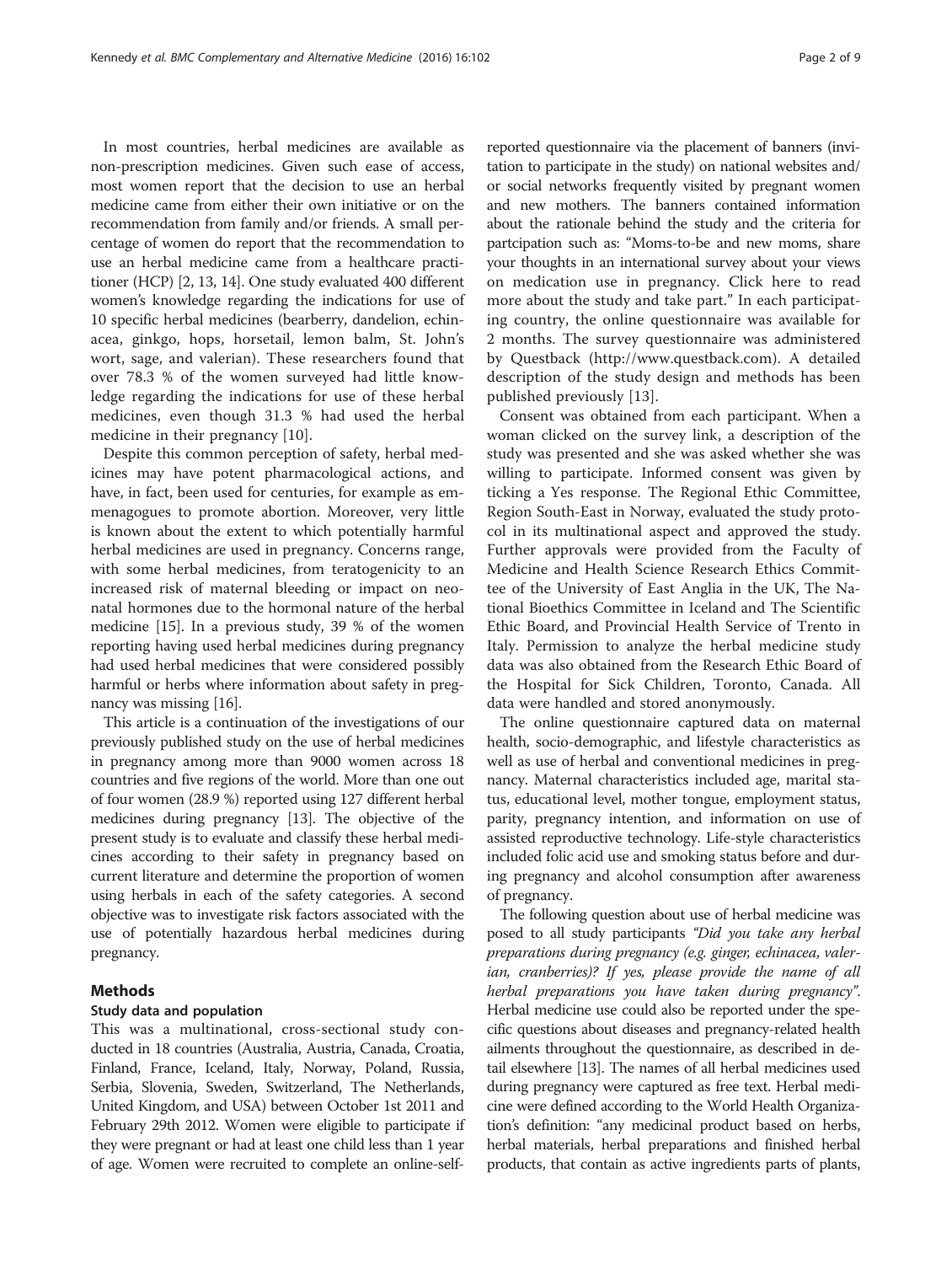<span id="page-2-0"></span>other plant materials, or combinations thereof " [\[17\]](#page-7-0). Medicinal products based on animal components, vitamins, minerals or homeopathic products were not considered herbal medicines.

A pre-determined herbal medicine classification list (common name and Latin name) was compiled by the study team and followed the format of the World Health Organization's Anatomical Therapeutic Chemical (ATC) code convention as a means to standardize the coding in the questionnaire database. The free text responses were coded according to this pre-determined classification list by the national coordinator in each country. When a product name representing a multi-herbal combination or combination product was entered, an internet search on the product name was performed and the botanical ingredient(s) coded according to the pre-determined classification list. Any mineral supplement(s) and vitamins were recorded separately whenever present in the combination product and excluded from the estimation of herbal use. The form of the herbal medicine (tea, tablet, or tincture) was not specifically requested nor was the dose.

In the survey, women were asked to identify the source(s) of the recommendation to use the herbal medicine. The reported sources were then categorized into the following groups: informal (including the sources: own initiative, family/friends, internet, magazines/media and herbal shop personnel), healthcare provider (including the sources: physician, midwife/nurse and pharmacy personnel), and other (neither informal nor HCP). Women who had responses from both informal and HCP recommendation sources were classified into the "Both informal and HCP group".

# Determination of the safety classification of herbal medicines

Herbal medicines were categorized into one of four safety categories; safe, caution, contraindicated or unknown (Table 1) based on a summary of the literature, reference textbooks and monographs. The safety classifications were defined as shown in Table 1.

The safety classification was determined by recording the current classification of each herbal medicine from the available reference sources. Several reference sources were reviewed in order to capture different perspectives when classifying the individual herbal medicines: The Australian text book "The Essential Guide to Herbal Safety" [\[18\]](#page-7-0) The European Medicines Agency's [\[19\]](#page-7-0) and North America (Herbal Medicines in Pregnancy & Lactation [\[15\]](#page-7-0), Botanical Safety Handbook [[20](#page-7-0)], and Botanical Medicine for Women's Health [[21](#page-7-0)], and Natural Medicines database [[22](#page-7-0)]). If a particular herbal medicine was not listed in the above mentioned reference sources, additional sources were used; Handbook of Medicinal Herbs [[23](#page-7-0)] and PDR for Herbal Medicines [[24](#page-7-0)]. The Handbook of Medicinal Herbs identifies contraindications from multiple sources, often an earlier edition of the Botanical Safety Handbook.

For those herbal medicines which were not listed in any of the referenced books mentioned above, searches in Pubmed, and EBSCO (Alt HealthWatch, AMED, Biomedical Reference Collection, Psychology and Behavioral Sciences Collection, CINHAL Plus, MEDLINE) were performed using first the combination of the terms: "herbal common name and pregnancy" then the "Latin name and pregnancy". In addition, we performed a search of NCBI's PubMed database for each of the 125 individual herbal medications reported in the study to identify whether there was evidence of safety in pregnancy. Evidence from controlled studies in human pregnancy was considered first. If no evidence in human studies was available, then in vivo research was considered in the classification. The searches were performed from inception to July 2015.

Once the safety classification of each herbal medicine was compiled from the different sources, one author (DAK) reviewed the information and assigned the preliminary classification. The safety classification for each herbal medicine was reviewed by the co-authors (DAK, HN, and Gro Cecilie Havnen) and all discrepancies discussed until agreement was obtained.

We made two assumptions to the safety classifications; 1) that the classification is for the herbal medicine itself

Table 1 Overview of herbal medicines used in pregnancy according to safety classification and number of users

| Classification  | Description                                                                                                                                                                                                         | Number of herbs (%) | Number of users (%) |  |
|-----------------|---------------------------------------------------------------------------------------------------------------------------------------------------------------------------------------------------------------------|---------------------|---------------------|--|
|                 | Total:                                                                                                                                                                                                              | 126 (100.0)         | 4,911 (100.00)      |  |
| Safe            | Evidence for the safety of the herb in pregnancy.                                                                                                                                                                   | 28 (22.2)           | 2,347 (47.8)        |  |
| Caution         | Caution regarding this herb in pregnancy because there is either no or<br>limited human evidence or results suggest that this herb should be<br>used under the supervision of a qualified health care practitioner. | 60 (47.6)           | 1,902 (38.7)        |  |
| Contraindicated | The use of the herb in pregnancy has demonstrated negative impacts<br>on the pregnancy or fetus.                                                                                                                    | 27(21.4)            | 609 (12.4)          |  |
| Unknown         | No reference regarding the use of this herb in pregnancy was found.                                                                                                                                                 | 11(8.7)             | 55(1.1)             |  |

It is important to note that being classified in the "caution" category, does not necessarily imply that the herbal medicine should not be used in pregnancy. Rather it is an indication that either the herbal medicine should be for a specific time period in the pregnancy or under the supervision of a qualified healthcare practitioner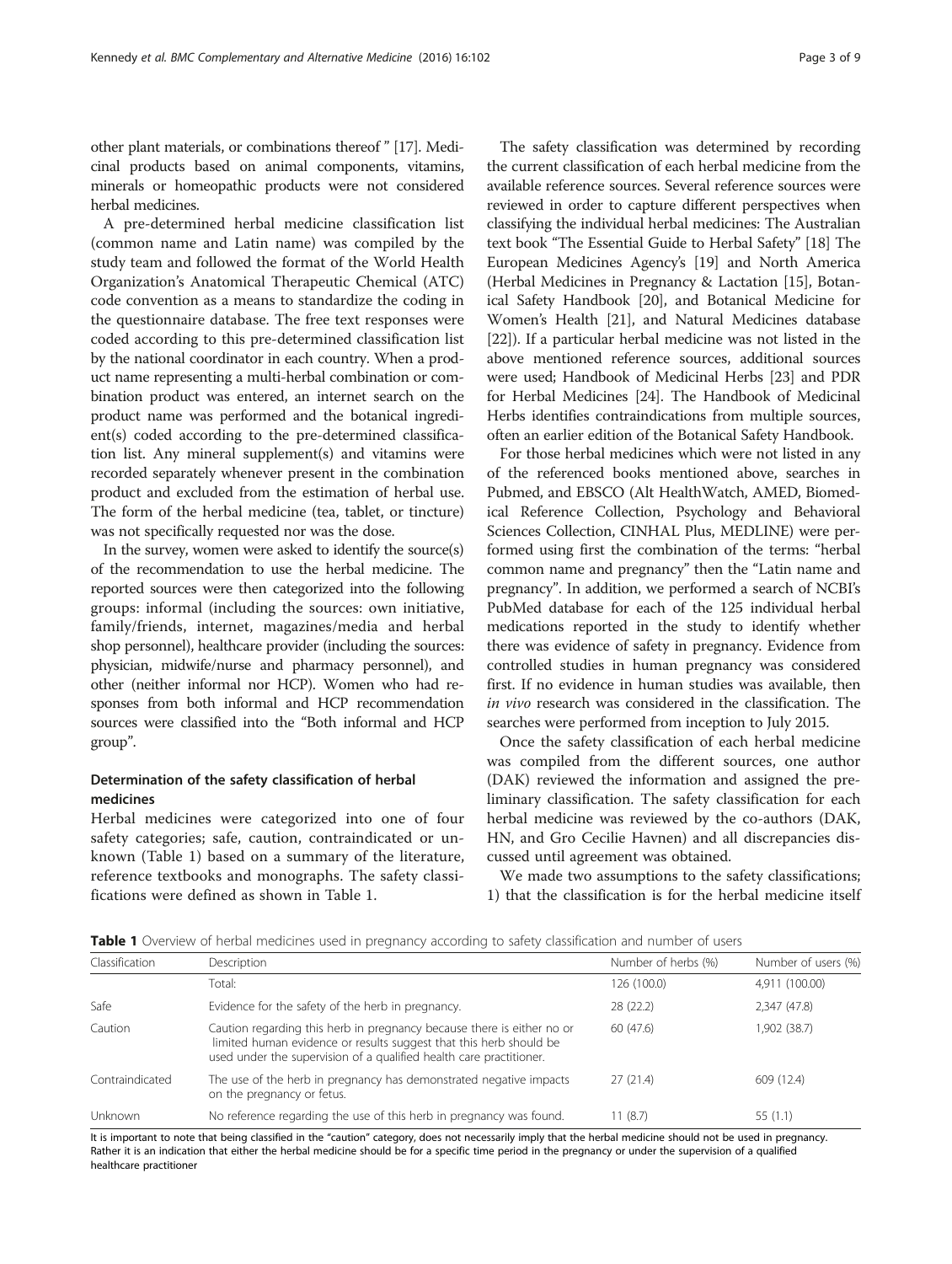rather than a concentrated whole herbal extract form or concentrated isolated constituent of the plant, 2) the dose is assumed to be at therapeutic levels, suitable for oral administration, versus excessive consumption of the herbal medicine or an alternate route of administration. If an herbal medicinal product included several herbs, each herbal was assessed individually and classified.

#### Statistical analysis

Factors associated with the use of contraindicated herbal medicines in pregnancy (dichotomous variable: contraindicated herbal medicine user versus non-contraindicated herbal medicine user) were explored via the Generalized Estimating Equations (GEE) [\[25](#page-7-0)]. The GEE method is often used to analyze correlated response data such as multiple observations over time for the same individual or clustered data where observations are grouped based on sharing some common characteristic. The use of the GEE in the current study permitted the results to account for any clustering on region of residency. Data are presented as adjusted odds ratios (aOR) with 95 % confidence intervals (CI). A two-tailed  $p$ -value of <0.05 was considered statistically significant. The multivariate GEE model was developed by first selecting candidate variables whose results, in a univariate model, had a  $p$ -value < 0.15. Variables with a  $p$ -value >0.05, no effect, or those having less than a 20 % impact on the beta coefficients of the retained variables were not included in the multivariate model. The final multivariate model included statistically significant independent variables (i.e. employment status, education level, folic acid use during pregnancy, alcohol use during pregnancy, and recommendation source) and potential confounders (i.e. age as a continuous variable). All statistical analyses were performed by using the Statistical Package for the Social Sciences (SPSS) version 20.0 (IBM® SPSS® Statistics).

## Results

Of the 9615 women who indicated their willingness to participate in the study, 9483 (98.6 %) accepted and completed the questionnaire. After exclusion of isolated responses from ineligible countries  $(n = 4)$ , as well as from the Central  $(n = 20)$  and South  $(n = 346)$  American regions, we reached a final study population of 9113 women from five different regions and 18 countries. The sample mostly included women from Western  $(n = 3201)$ , Northern ( $n = 2820$ ) or Eastern Europe ( $n = 2342$ ), followed by North America ( $n = 533$ ) and Australia ( $n = 217$ ). A detailed participant flow chart was previously published [\[13](#page-7-0)]. The sample was representative of the birthing populations in each participating country with respect to age, parity and smoking habits [\[13](#page-7-0)]. However, our sample comprised a greater number of women with high educational levels versus the general birthing population in each country. In total, 29.3 % of the women ( $n = 2673$ ) reported the use of herbal medicines in pregnancy. We were able to identify the specific herbal medicines used by 2379 women (89.0 %). Specific herbals could not be identified for the remaining 294 women (11.0 %), as these women either provided a general response, such as "herbal teas," the manufacturer's name rather than that of the herbal medicine or replied that she could not remember. These cases were therefore not included in the safety evaluation.

There were 126 different herbal medicines used in pregnancy, and which could be evaluated according to their safety in pregnancy. Twenty-seven out of 126 herbal medicines were classified as contraindicated in pregnancy and these are detailed in Additional file [1:](#page-7-0) Table S1a. Of the analzed population of 2379 women, contraindicated herbal medicines were used by 476 women (20.0 %) (Table [1](#page-2-0)). The most frequently used contraindicated herbal medicines were Vaccínium vítis-idaéa (cowberry) (29.8 %), Levisticum officinale (lovage) (19.7 %), and Leonurus cardiaca (motherwort) (16.6 %). Twenty-eight herbal medicines were classified as safe for use in pregnancy (Additional file [1:](#page-7-0) Table S1b). These herbal medicines were used by the largest number of women  $(n = 1128, 47.4 \%)$ (Table [1\)](#page-2-0). The most frequently used herbal medicines classified as safe were Zingiber officinale (ginger) (56.7 %), Vaccinium oxycoccus/macrocarpon (cranberry) (55.0 %), and Mentha x piperita (peppermint) (15.9 %)

The greatest number of herbal medicines were classified as requiring caution in pregnancy (Additional file [1:](#page-7-0) Table S1d). Sixty herbal medicines were used by 751 women (31.6 %) (Table [1](#page-2-0)). Thirty-six (36/60, 60 %) of the herbal medicines in this group had limited evidence of the safety for use in pregnancy whereas the remaining 24 (40 %) had some evidence of potentially harmful effects in pregnancy. The most frequently used herbal medicines classified as requiring caution in pregnancy were Valeriana officinalis (valerian) ( $n = 388$ ), Rubus idaeus (raspberry) ( $n = 301$ ) and Rosa canina (dog-rose)  $(n = 148)$ .

There were 11 herbal medicines for which no information on the safety in pregnancy could be found. These herbal medicines were used by only 24 women, representing a small portion of herbal medicine use (1.1 %) (Table [1](#page-2-0)). These herbs were *Algae* (algae), *Aronia melanocarpa* (black chokeberry), Bidens tripartita (water agrimony), Calluna vulgaris (heather), Citricidal sp. (grapefruit extract), Cucurbita pepo (cucurbit/squash), Fagopyrum esculentum (buckwheat), Hippophae rhamnoides (sea buckthorn), Olea europaea (olive), Potentilla reptans (potentilla), and Rhodiola rosea (rhodiola).

There was an important difference between regions in terms of safety of herbal medicines used (Fig. [1\)](#page-4-0). North America had the highest number of herbal medicines that were classified as contraindicated in pregnancy (19.5 %);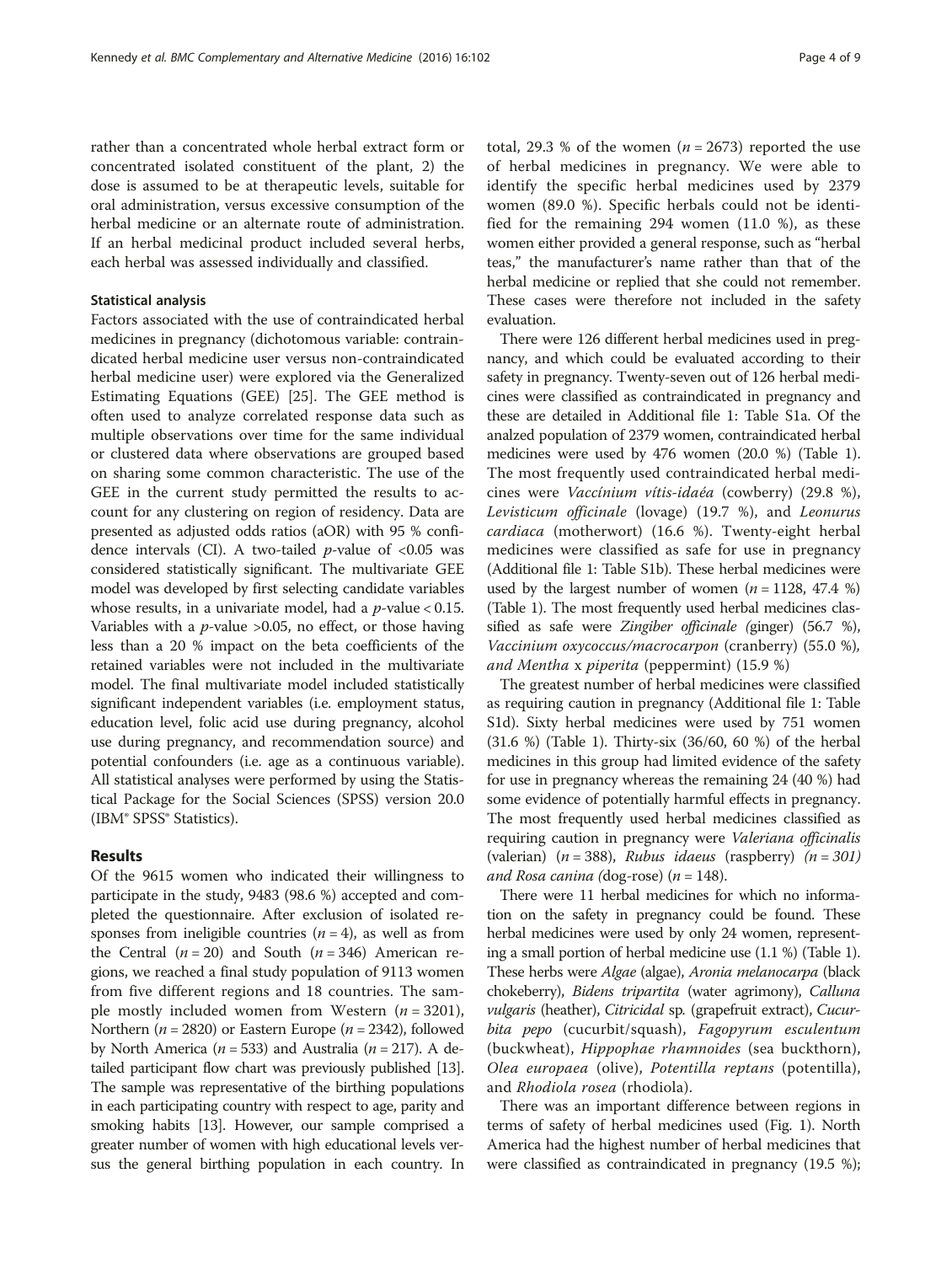<span id="page-4-0"></span>

however, a small number of women (10.9 %) used these herbal medicines. Among the contraindicated herbs used by women in North America were Cannabis spp. (marijuana) and Carica papaya (papaya).

Eastern Europe had the highest number of users of both contraindicated herbal medicines (33.1 %) and "use with caution in pregnancy" category (36 %). Among the contraindicated herbs used by women in Eastern Europe were Vaccínium vítis-idaéa (cowberry), Levisticum officinale (lovage) and Leonurus cardiaca (motherwort). Women in this region exclusively used these herbal medicines.

### Risk factors

Several important maternal factors were found to be associated with the use of contraindicated herbal medicines in pregnancy; namely, working in the home, having a university education, not using folic acid and consuming alcohol. Despite our initial hypothesis that women would inadvertently use contraindicated herbal medicines based on either their own initiative or upon the recommendation from family or friends, we found that the recommendation to take a contraindicated herbal medicine was three times more likely to be from a HCP than an informal source. Factors associated with the use of contraindicated herbal medicines in pregnancy are summarized in Table [2](#page-5-0).

#### **Discussion**

To our knowledge, this is the first study to explore the safety of herbal medicines use in pregnancy across several regions of the world. Several of the findings are of clinical importance. Firstly, it is reassuring that the majority of women reported using herbal medicines that were considered safe for use during pregnancy. On the other hand, it is of concern that there still are a substantial number of women using potentially harmful herbal medicines during pregnancy. This is especially worrisome since health care professionals more frequently recommended use of these herbal medicines than other sources. Most of the contraindications were because of evidence of being emmenagogues and/or uterine stimulants (*Caulophyllum thalictroides* (blue cohosh), Cimicifuga racemosa (black cohosh), Capsella bursa-pastoris (shepherd's purse)) which could result in negative pregnancy outcomes (Table [1](#page-2-0)). Secondly, it is clear that there are regional differences in herbal traditions. For example, a substantial proportion of women from Eastern Europe exclusively used three herbal medicines. While, the largest group of contraindicated herbal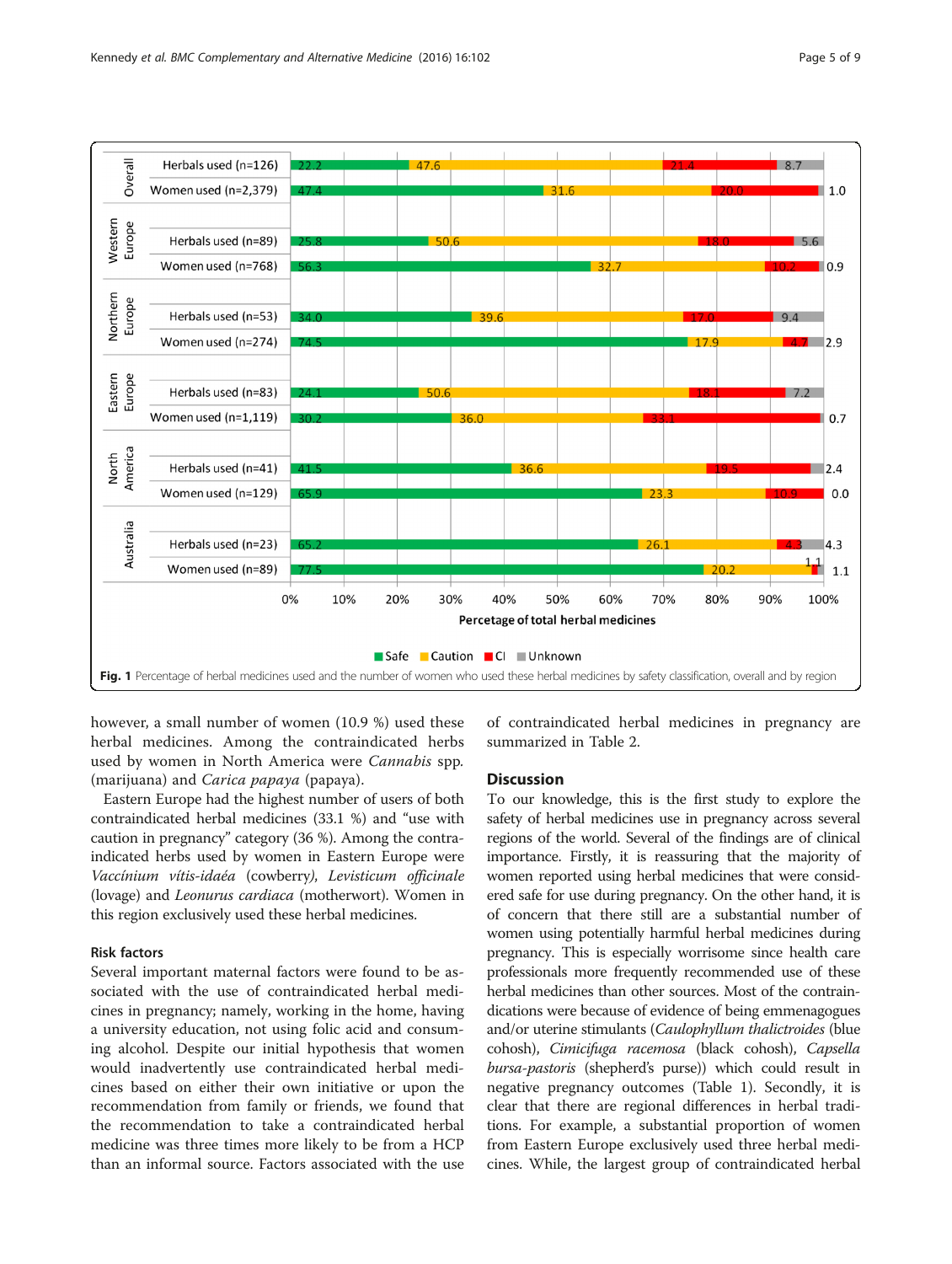|                                               | No use of CI herbals |      | Use of CI herbals |      | Total | Adjusted Odds Ratio (95 % CI) |
|-----------------------------------------------|----------------------|------|-------------------|------|-------|-------------------------------|
|                                               | N                    | %    | $\mathbb N$       | $\%$ |       |                               |
| Age (continuous)                              |                      |      |                   |      |       | $0.95(0.90 - 1.01)$           |
| Employment status                             |                      |      |                   |      |       |                               |
| Student                                       | 183                  | 77.2 | 54                | 22.8 | 237   | $1.05(0.87 - 1.25)$           |
| Housewife                                     | 163                  | 79.9 | 41                | 20.1 | 204   | $1.45(1.18-1.79)$             |
| <b>HCP</b>                                    | 209                  | 80.7 | 50                | 19.3 | 259   | $1.07(0.55 - 2.08)$           |
| Job seeker                                    | 68                   | 82.9 | 14                | 17.1 | 82    | $1.00(0.39 - 2.58)$           |
| None                                          | 81                   | 79.4 | 21                | 20.6 | 102   | $1.02(0.67 - 1.54)$           |
| Employed other sector                         | 1197                 | 80.2 | 296               | 19.8 | 1493  | Reference                     |
| Education level                               |                      |      |                   |      |       |                               |
| Primary                                       | 66                   | 85.7 | 11                | 14.3 | 77    | $0.90(0.43 - 1.85)$           |
| High School                                   | 441                  | 83.8 | 85                | 16.2 | 526   | Reference                     |
| University                                    | 1166                 | 77.8 | 332               | 22.2 | 1498  | $1.97(1.60 - 2.44)$           |
| Other                                         | 230                  | 82.7 | 48                | 17.3 | 278   | $1.18(1.00 - 1.39)$           |
| Folic acid use before and/or during pregnancy |                      |      |                   |      |       |                               |
| Yes                                           | 1819                 | 80.1 | 453               | 19.9 | 2272  | Reference                     |
| <b>No</b>                                     | 84                   | 78.5 | 23                | 21.5 | 107   | $1.44(1.14-1.82)$             |
| Alcohol use after awareness of pregnancy      |                      |      |                   |      |       |                               |
| Yes                                           | 393                  | 76.3 | 122               | 23.7 | 515   | $1.48(1.20-1.80)$             |
| Can't remember                                | 20                   | 71.4 | 8                 | 28.6 | 28    | $1.48(0.82 - 2.66)$           |
| <b>No</b>                                     | 1490                 | 81.2 | 345               | 18.8 | 1835  | Reference                     |
| Recommendation source                         |                      |      |                   |      |       |                               |
| Informal (family, internet, etc)              | 780                  | 89.2 | 94                | 10.8 | 874   | Reference                     |
| Other                                         | 24                   | 88.8 | 3                 | 11.2 | 27    | $0.97(0.29 - 3.26)$           |
| Health care personnel                         | 362                  | 73.7 | 129               | 26.3 | 491   | $3.02$ (2.65-3.57)            |
| Both Informal and health care personnel       | 435                  | 76.2 | 136               | 24.8 | 571   | $2.56(2.35-2.78)$             |

<span id="page-5-0"></span>Table 2 Factors associated with the use of contraindicated herbal medicines in pregnancy

"Bold data" highlights statistically significant data

medicine users were those from North America. Clinicians and health care personnel in care of pregnant women in countries with high use of contraindicated herbal medicines in pregnancy should evaluate these findings. Clearly, this represents an opportunity for further detailed investigations with respect to both maternal and neonatal outcomes. Thirdly, this study highlights the urgent need for more data on safety and efficacy of herbal medicine during pregnancy. A recent systematic review on the use of herbal medicine in pregnancy could only identify 14 RCTs evaluating five different herbal medicines [\[26\]](#page-7-0). The most studied herbal medicine is Zingiber officinale (ginger) with 10 individual studies. The remaining other herbal medicines were Vaccinium oxycoccus/macrocarpon (cranberry), Hypericum perforatum (St. John's wort), Rubus idaeus (raspberry) and Allium sativum (garlic) with one study each. This lack of depth in evidence represents a challenge to health care personnel caring for pregnant women.

In several instances, where there was no information on the impact of the herbal medicine in human pregnancy, animal studies were used to determine the classification (see references in Additional file [1](#page-7-0): Table S1a-d). However, results from animal studies may not be directly extrapolated to humans [\[20, 27](#page-7-0), [28](#page-8-0)].

# Challenges classifying herbal safety in pregnancy

This study also presents a practical illustration of how challenging it is to classify safety of herbal medicine. The sources we used gave, at times, different classification recommendations representing different regional traditions or points of view. For example, of the herbal medicines that were included in this study and evaluated by the European Medicines Agency, only two herbal medicines have the status of "may be considered for use" in pregnancy Psyllii semen/Plantago ovata (psyllium) [\[29\]](#page-8-0) and Salix alba (white willow) [[30\]](#page-8-0). This legislative approach is not reflected in the classifications presented here. Further, traditionally, herbal medicines are often used in combination. However, existing literature sources do not classify combinations of herbal medicines. Although we classified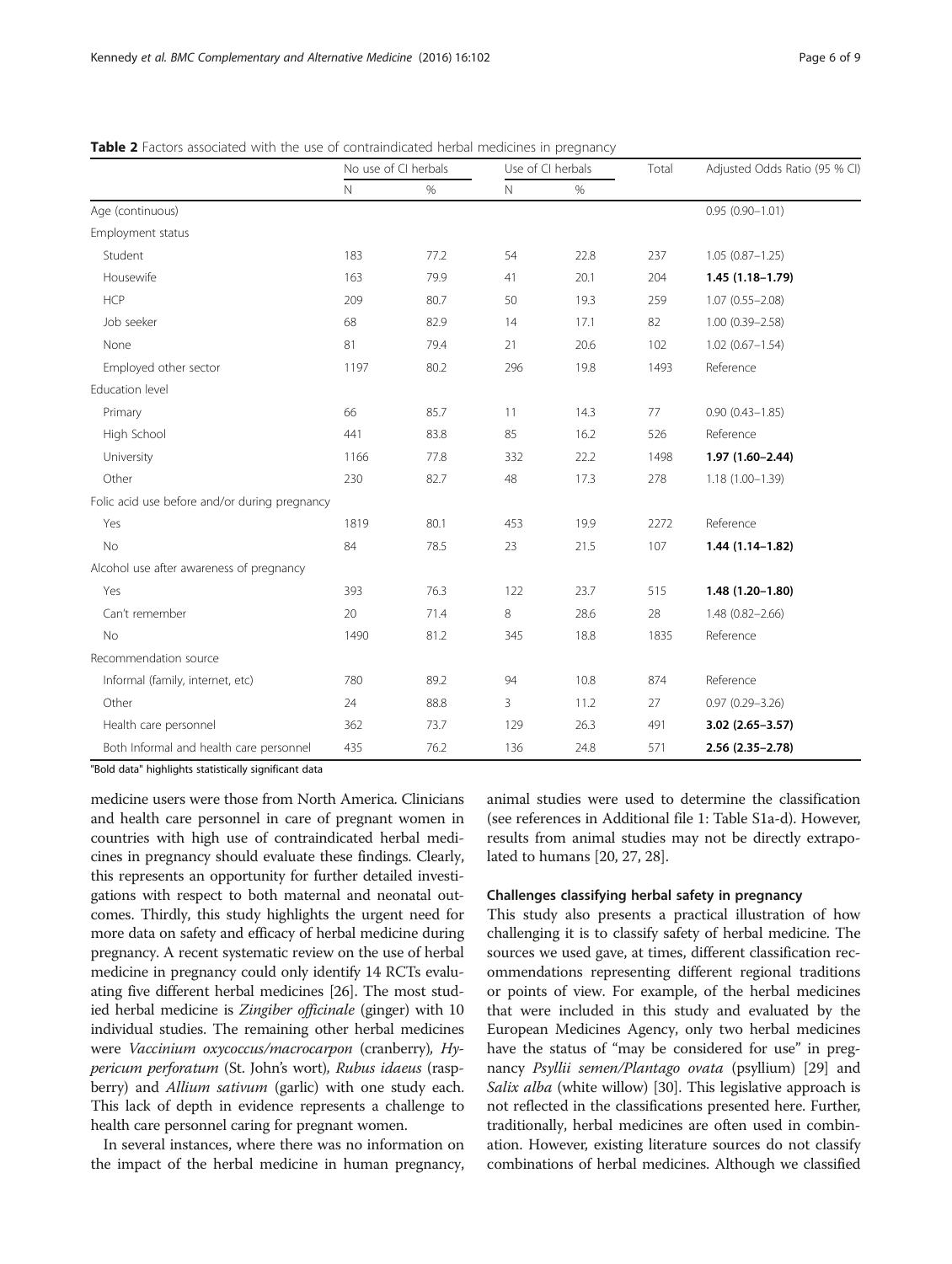women using several herbals according to the most harmful herbal used, we did not considered potential synergistic effects or interaction between the herbals. With the increasing prevalence of the use of herbal medicines and their availability as non-prescription products designed for self-selection there is a need for high quality information on the safety in pregnancy of both single and combination herbal medicines.

# Discussion on specific herbals

The herbal medicine, Rubus idaeus (raspberry) is classified as "use with caution" in pregnancy despite its long history of traditional and widespread use by women in pregnancy [[31](#page-8-0)]. This classification was done, in part, to highlight the high need for additional research on this herbal medicine and its use in pregnancy. The evidence for its use is currently limited to one RCT and an observational study [\[26](#page-7-0), [31](#page-8-0)]. Finding from these studies suggest that the intake of raspberry did not have negative fetal or pregnancy outcomes; however, its use did not demonstrate any benefits [[31\]](#page-8-0).

With respect to the use of Vaccinium oxycoccus/macrocarpon (cranberry), its' use was classified as "safe for use" in pregnancy. Cranberry is another frequently used herbal medicine for both urinary tract infection (UTI) prophylaxis and treatment [\[13, 26\]](#page-7-0). There is evidence from studies with non-pregnant patients that suggests that Cranberry can be helpful for reducing UTI recurrence [\[26,](#page-7-0) [32, 33](#page-8-0)]; however, the evidence to support its effectiveness in UTI treatment in pregnancy is weak [\[34](#page-8-0)]. No negative fetal or pregnancy outcomes were identified in a large retrospective cohort study involving 68522 women, of whom 919 used cranberry in pregnancy [\[35\]](#page-8-0). However, as UTIs may have negative effects on pregnancy outcomes [\[36\]](#page-8-0), it is essential that antibiotics are used to treat UTIs and that herbal medicines are not used as alternative to conventional prescribed medication for UTIs in pregnancy.

The herbal medicines Leonarus cardiaca (motherwort) and Levisticum officinale (lovage) are two herbal medicines that were classified as contraindicated for use in pregnancy. The rationale for this classification is based on the emmenagogue action of these herbal medicines [[21](#page-7-0), [37](#page-8-0)]. An emmenagogue is an herbal medicine that stimulates menstrual flow and activity [[38](#page-8-0)]. Sources refer also to motherwort as a nervine (having a potentially beneficial effect on the nervous system [[38](#page-8-0)]) and as a cardiotonic (having observable beneficial action on the heart and blood vessels [\[38\]](#page-8-0)), while lovage also acts as a bitter (having an impact on the digestive system [\[38\]](#page-8-0)) which can help to address indigestion and anti-spasmodic actions [[38](#page-8-0)]. Both of these herbal medicines were used by women in Russia only and used by 11 % of herbal users in Russia. The scope of the study did not include the collection of fetal and pregnancy outcomes, dosage, nor frequency of

use data, so whether the classification of both of these herbal medicines as contraindicated in pregnancy is appropriate requires further study.

#### Strengths and Limitations

This was the first study that uniformly collected information regarding the use of herbal medicines in pregnancy and attempted to classify the herbal medicines used, bringing together perspectives from several sources and countries into the classification. The use of a webbased recruitment strategy enabled us to reach a wide segment of the birthing population. Further, we sought to determine the maternal risk factors for the use of contraindicated herbal medicines, highlighting the need for additional education and research for healthcare practitioners with respect to herbal safety in pregnancy.

There are some limitations to bear in mind regarding this study. Firstly, women were invited to participate via banners posted on pregnancy-related websites. The study design implied no probability sampling of the target population; respondents were those women who happened to have internet access, visited the website(s) where the invitation was posted, and decided to participate in the survey. Hence, the possibility of a self-selection bias cannot be ruled out. On the other hand, the anonymous web-based approach may be especially appropriate for childbearingage women residing in countries with high internet penetration rates, as it was in this study (range 60 to 97 %) [\[39](#page-8-0)]. Since women have been shown to use the internet in a very high extent during pregnancy to search for pregnancyrelated information [\[40, 41](#page-8-0)] this population is probably a suitable target group in e-epidemiology.

Recent epidemiological studies indicate the validity of web-based recruitment methods [\[42, 43](#page-8-0)]. We previously assessed the representativeness of the study participants to the general birthing populations in each study and found that the women in the study had higher education and were slightly more often primiparous than the general birthing populations in the various countries [\[44](#page-8-0)]). Moreover, since an online questionnaire was used, it is not possible to calculate a conventional response rate. However, of the women who indicated their willingness to participate, 98.6 % completed the questionnaire.

As in all studies based on self-reported data, the accuracy of our data depends on the accuracy of maternal reporting. Our estimates are likely to be an underestimation of the true prevalence of herbal medicine use in pregnancy as we were dependent upon women to recall which herbal medicines were taken and herbal names were not specifically queried in the questionnaire. We did not capture the plant part, type of extract, dose, dose form or, duration of the use of the herbal medicine in pregnancy. Capturing this data would have permitted more extensive evaluations of contraindication or caution for use. Our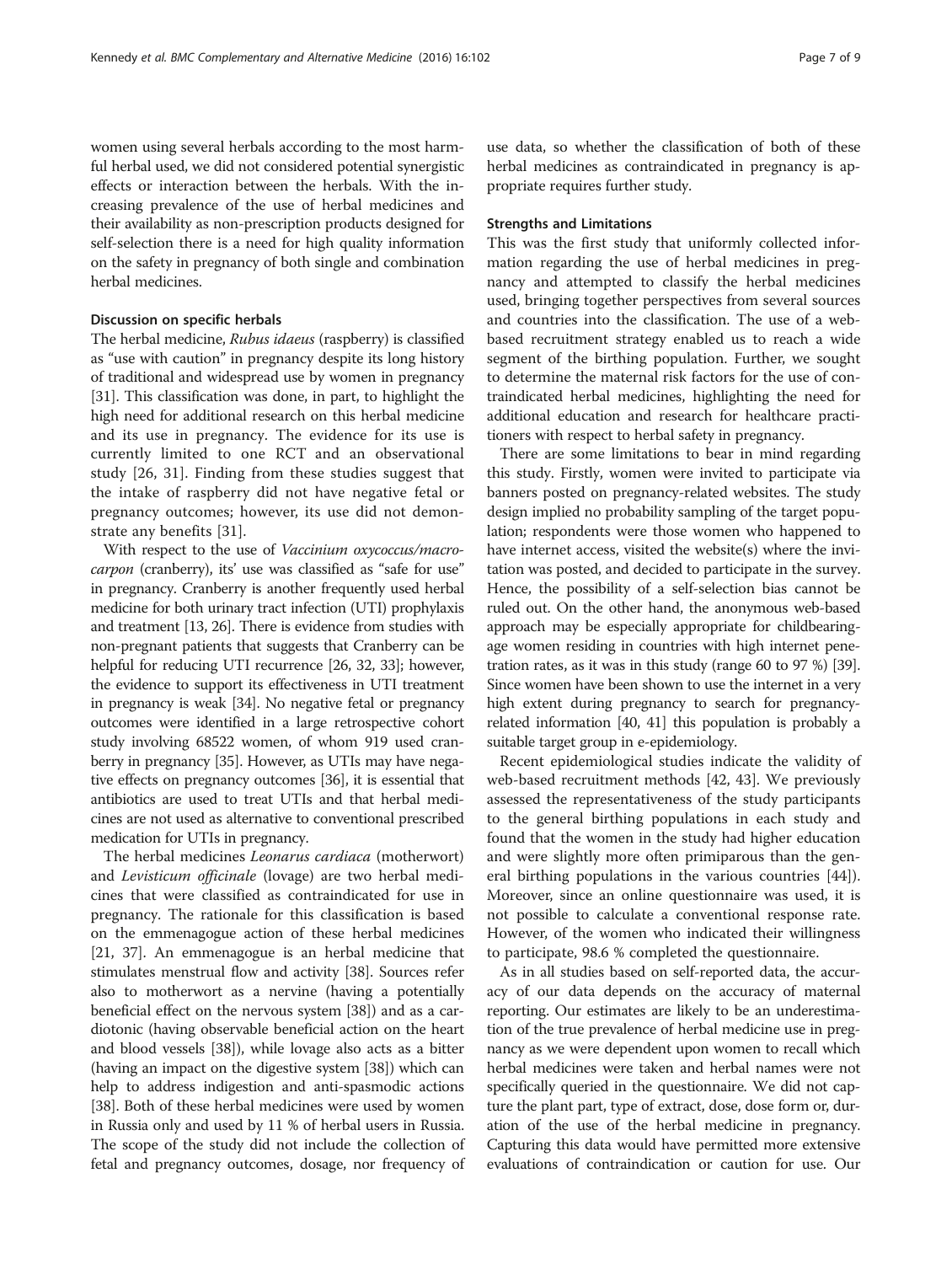<span id="page-7-0"></span>results should be interpreted with these strengths and limitations in mind.

# Conclusion

Based on the current literature the majority of women in this study used an herbal medicine that was classified as safe for use in pregnancy. Women who reported taking a contraindicated herb were more likely to have been recommended this use by an HCP rather than informal source(s), indicating an urgent need for more education among HCPs. The paucity of human studies on herbal medicines safety in pregnancy stands in stark contrast to the widespread use of these products among pregnant women.

#### Additional file

[Additional file 1:](dx.doi.org/10.1186/s12906-016-1079-z) Detailed listing of herbal medicines used according to their safety classification. (PDF 1342 kb)

#### Abbreviations

aOR: adjusted odds ratio; ATC: anatomical therapeutic chemical; CI: confidence interval; GEE: generalized estimating equation; HCP: healthcare practitioner; RCT: randomized controlled trial; UTI: urinary tract infection.

#### Competing interests

The authors have no conflicts of interest to declare. Gideon Koren held the Research Leadership for Better Pharmacotherapy During Pregnancy and Breastfeeding (Sickkids Hospital) and the Ivey Chair in Molecular Toxicology (University of Western Ontario).

#### Authors' contributions

HN and AL conceived the idea for the study and participated in its design and coordination. DAK analyzed the data, and drafted the manuscript. AL participated in the data analysis. GK, AL, and HN critically reviewed the manuscript and contributed intellectual content. All authors read and approved the final manuscript.

#### Acknowledgements

The study was supported by the Norwegian Research Council (grant no. 216771/ F11). We thank OTIS, all website providers who contributed to the recruitment phase and our national collaborations (Twigg MJ, Zagorodnikova, K, Mårdby AC, Moretti ME, Drozd M, Panchaud A, Hameen-Anttila K, Rieutord A, Gjergja Juraski R, Odalovic M, Kennedy D, Rudolf G, Juch H, Passier JLM, Björnsdóttir I). We would also like to thank Gro Cecilie Havnen, MSc for her contribution in the discussion of the safety classification of the herbal medicines. We are grateful to all the participating women who took part in this study.

#### Author details

<sup>1</sup>The Motherisk Program, Division of Clinical Pharmacology and Toxicology, The Hospital for Sick Children, University of Toronto, 555 University Avenue, Toronto, ON M5G 1X8, Canada. <sup>2</sup>PharmacoEpidemiology and Drug Safety Research Group, School of Pharmacy, PharmaTox Strategic Initiative, Faculty of Mathematics and Natural Sciences, University of Oslo, Postbox 1068 Blindern, 0316 Oslo, Norway. <sup>3</sup>Division of Mental Health, Norwegian Institute of Public Health, Oslo, Norway.

#### Received: 22 September 2015 Accepted: 9 March 2016 Published online: 15 March 2016

#### References

Dennis J. 2012 international herb & botanical trends. Nutraceutical World. 2012. [http://www.nutraceuticalsworld.com/issues/2012-07/view\\_features/](http://www.nutraceuticalsworld.com/issues/2012-07/view_features/2012-international-herb-botanical-trends) [2012-international-herb-botanical-trends](http://www.nutraceuticalsworld.com/issues/2012-07/view_features/2012-international-herb-botanical-trends).

- 2. Hall HG, Griffiths DL, McKenna LG. The use of complementary and alternative medicine by pregnant women: a literature review. Midwifery. 2011;27(6):817–24.
- 3. Frawley J, Adams J, Sibbritt D, Steel A, Broom A, Gallois C. Prevalence and determinants of complementary and alternative medicine use during pregnancy: results from a nationally representative sample of australian pregnant women. Aust N Z J Obstet Gynaecol. 2013;53(4):347–52.
- 4. Holst L, Wright D, Haavik S, Nordeng H. Safety and efficacy of herbal remedies in obstetrics-review and clinical implications. Midwifery. 2011;27(1):80–6.
- 5. Nordeng H, Bayne K, Havnen GC, Paulsen BS. Use of herbal drugs during pregnancy among 600 Norwegian women in relation to concurrent use of conventional drugs and pregnancy outcome. Complement Ther Clin Pract. 2011;17(3):147–51.
- 6. Lapi F, Vannacci A, Moschini M, Cipollini F, Morsuillo M, Gallo E, Banchelli G, Cecchi E, Di Pirro M, Giovannini MG, Cariglia MT, Gori L, Firenzuoli F, Mugelli A. Use, attitudes and knowledge of complementary and alternative drugs (cads) among pregnant women: a preliminary survey in Tuscany. Evid Based Complement Alternat Med. 2010;7(4):477–86.
- 7. Moussally K, Oraichi D, Berard A. Herbal products use during pregnancy: prevalence and predictors. Pharmacoepidemiol Drug Saf. 2009;18(6):454–61.
- 8. Louik C, Gardiner P, Kelley K, Mitchell AA. Use of herbal treatments in pregnancy. Am J Obstet Gynecol. 2010;202(5):439.e431-439.e410.
- 9. Holst L, Wright D, Nordeng H, Haavik S. Use of herbal preparations during pregnancy: focus group discussion among expectant mothers attending a hospital antenatal clinic in Norwich, UK. Complement Ther Clin Pract. 2009;  $15(4) \cdot 225 - 9$
- 10. Nordeng H, Havnen GC. Impact of socio-demographic factors, knowledge and attitude on the use of herbal drugs in pregnancy. Acta Obstet Gynecol Scand. 2005;84(1):26–33.
- 11. Pallivalappila AR, Stewart D, Shetty A, Pande B, McLay JS. Complementary and alternative medicines use during pregnancy: a systematic review of pregnant women and healthcare professional views and experiences. Evid Based Complement Alternat Med. 2013;2013:10.
- 12. Warriner S, Bryan K, Brown AM. Women's attitude towards the use of complementary and alternative medicines (cam) in pregnancy. Midwifery. 2014;30(1):138–43.
- 13. Kennedy D, Lupattelli A, Koren G, Nordeng H. Herbal medicine use in pregnancy: results of a multinational study. BMC Complement Altern Med. 2013;13(1):355.
- 14. Dante G, Bellei G, Neri I, Facchinetti F. Herbal therapies in pregnancy: What works? Curr Opin Obstet Gynecol. 2014;26(2):83–91.
- 15. Mills E, Duguoa J-J, Perri D, Koren G. Herbal medicines in pregnancy and lactation: An evidence-based approach. London ; New York: Taylor & Francis; 2006.
- 16. Nordeng H, Havnen GC. Use of herbal drugs in pregnancy: a survey among 400 Norwegian women. Pharmacoepidemiol Drug Saf. 2004;13(6):371–80.
- 17. Traditional medicine: Definitions [[http://www.who.int/medicines/areas/](http://www.who.int/medicines/areas/traditional/definitions/en/) [traditional/definitions/en/\]](http://www.who.int/medicines/areas/traditional/definitions/en/). Last accessed: 31 Oct 2013.
- 18. Mills SY, Bone K. The essential guide to herbal safety. St. Louis, Mo: Elsevier Churchill Livingstone; 2005.
- 19. European medicines agency [<http://www.ema.europa.eu/ema/>]. Last accessed: 05 Sep 2014.
- 20. Gardner ZE, McGuffin M, American Herbal Products Association. American herbal products association's botanical safety handbook. 2nd ed. Boca Raton: American Herbal Products Association, CRC Press; 2013.
- 21. Romm AJ. Botanical medicine for women's health, vol. xix. St. Louis, Mo: Churchill Livingstone/Elsevier; 2010. p. 694.
- 22. Natural medicine In: Natural Medicine. Somerville, MA: Natural Medicine. [Published 2015; Accessed 17 Jul 2015]. [https://naturalmedicines.](https://naturalmedicines.therapeuticresearch.com/databases/food,-herbs-supplements/) [therapeuticresearch.com/databases/food,-herbs-supplements/.](https://naturalmedicines.therapeuticresearch.com/databases/food,-herbs-supplements/)
- 23. Duke JA, Duke JA. Handbook of medicinal herbs. 2nd ed. Boca Raton, FL: CRC Press; 2002.
- 24. Gruenwald J, Brendler T, Jaenicke C. Pdr for herbal medicines. 4th ed. Montvale, NJ: Medical Economic Company; 2000.
- 25. Hardin JW, Hilbe J. Generalized estimating equations. Boca Raton: CRC Press; 2013.
- 26. Dante G, Pedrielli G, Annessi E, Facchinetti F. Herb remedies during pregnancy: a systematic review of controlled clinical trials. J Matern Fetal Neonatal Med. 2013;26(3):306–12.
- 27. Brinker F. Managing and interpreting the complexities of botanical research. HerbalGram. 2009;82:42–9.